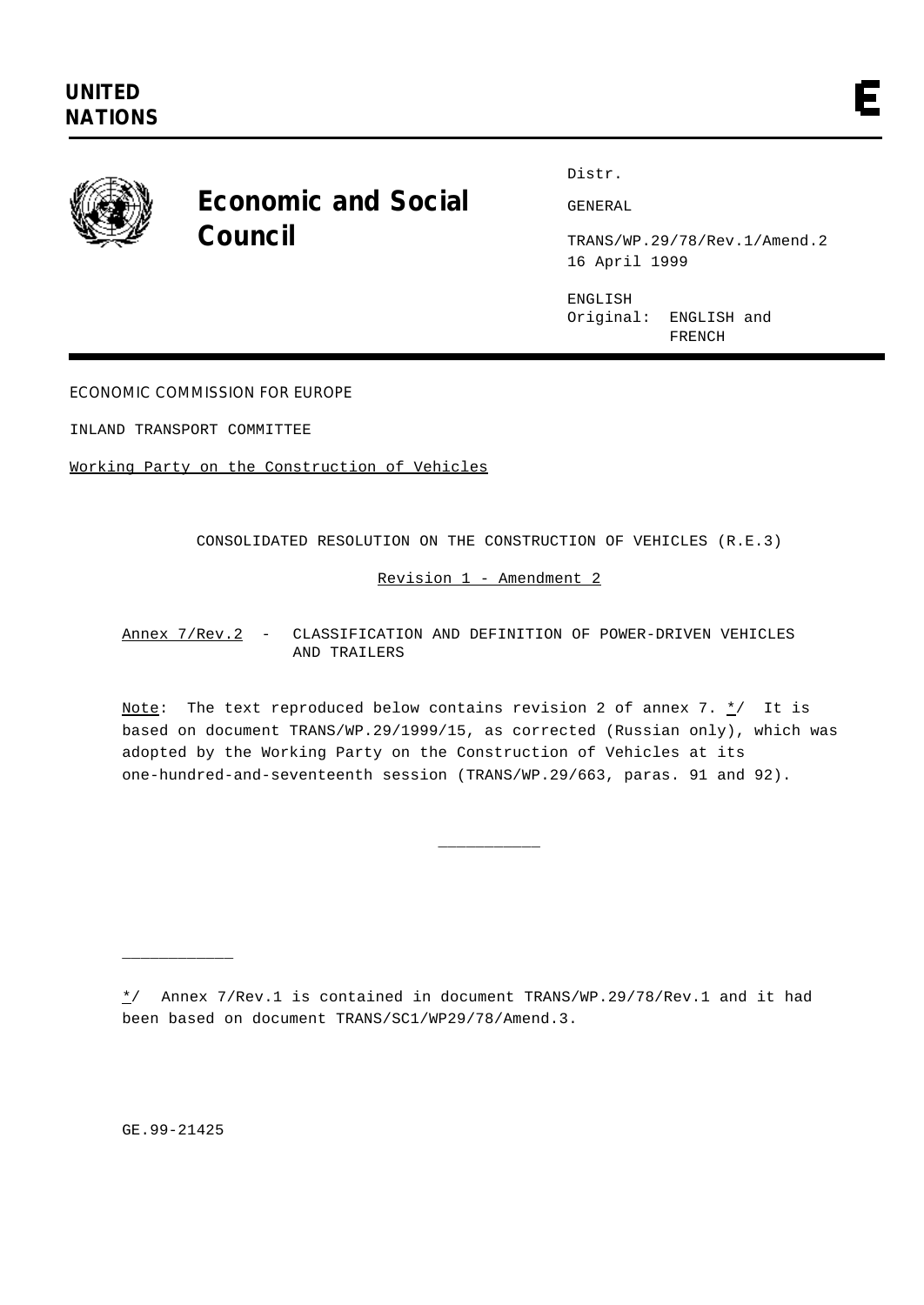#### Annex 7

#### CLASSIFICATION AND DEFINITION OF POWER-DRIVEN VEHICLES AND TRAILERS

- 1. CATEGORY L MOTOR VEHICLES WITH LESS THAN FOUR WHEELS
- 1.1. Category L<sub>1</sub>:

A two-wheeled vehicle with an engine cylinder capacity in the case of a thermic engine not exceeding 50 cm<sup>3</sup> and whatever the means of propulsion a maximum design speed not exceeding 50 km/h.

#### 1.2. Category  $L_2$ :

A three-wheeled vehicle of any wheel arrangement with an engine cylinder capacity in the case of a thermic engine not exceeding 50  $cm<sup>3</sup>$ and whatever the means of propulsion a maximum design speed not exceeding 50 km/h.

#### 1.3. Category  $L_3$ :

A two-wheeled vehicle with an engine cylinder capacity in the case of a thermic engine exceeding 50  $cm<sup>3</sup>$  or whatever the means of propulsion a maximum design speed exceeding 50 km/h.

#### 1.4. Category L<sub>4</sub>:

A vehicle with three wheels asymmetrically arranged in relation to the longitudinal median plane with an engine cylinder capacity in the case of a thermic engine exceeding 50  $cm<sup>3</sup>$  or whatever the means of propulsion a maximum design speed exceeding 50 km/h (motor cycles with sidecars).

#### 1.5. Category L<sub>5</sub>:

A vehicle with three wheels symmetrically arranged in relation to the longitudinal median plane with an engine cylinder capacity in the case of a thermic engine exceeding 50 cm<sup>3</sup> or whatever the means of propulsion a maximum design speed exceeding 50 km/h.

2. CATEGORY M - POWER-DRIVEN VEHICLES HAVING AT LEAST FOUR WHEELS AND USED FOR THE CARRIAGE OF PASSENGERS

## $2.1.$  Category  $M_1$ :

Vehicles used for the carriage of passengers and comprising not more than eight seats in addition to the driver's seat (see also paragraph 8.1. below).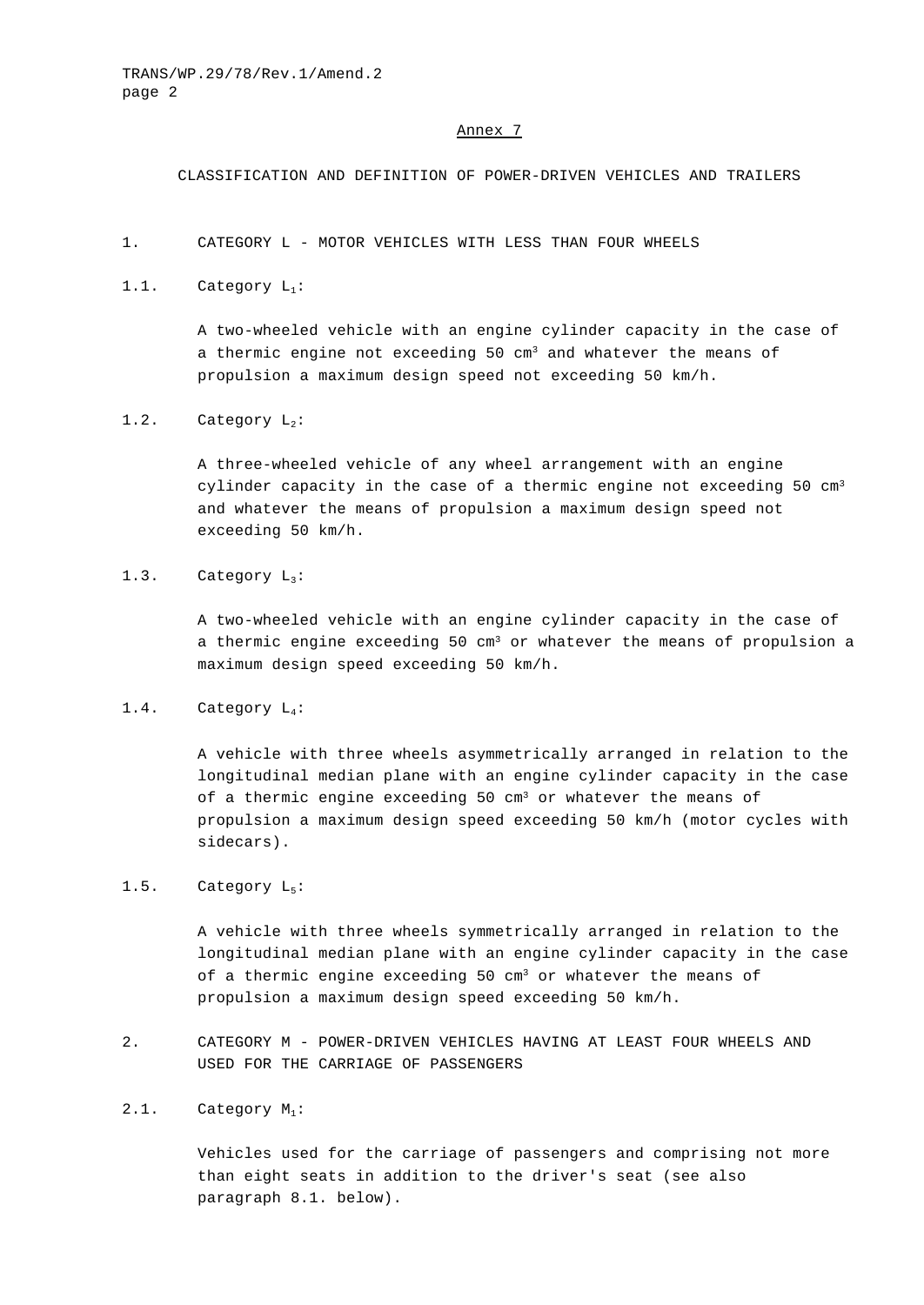$2.2.$  Category  $M_2$ :

Vehicles used for the carriage of passengers, comprising more than eight seats in addition to the driver's seat, and having a maximum mass not exceeding 5 tonnes.

 $2.3.$  Category  $M_3$ :

Vehicles used for the carriage of passengers, comprising more than eight seats in addition to the driver's seat, and having a maximum mass exceeding 5 tonnes.

- 2.4. Vehicles of category  $M_2$  and  $M_3$  belong to:
	- (i) one or more of the three classes (Class I, Class II, Class III) in accordance with Regulations Nos. 36 and 107.
	- (ii) one of the two classes (Class A, Class B) in accordance with Regulation No. 52.
- 2.4.1. Class I:

Vehicles constructed with areas for standing passengers, to allow frequent passenger movement.

2.4.2. Class II:

Vehicles constructed principally for the carriage of seated passengers, and designed to allow the carriage of standing passengers in the gangway and/or in an area which does not exceed the space provided for two double seats.

2.4.3. Class III:

Vehicles constructed exclusively for the carriage of seated passengers.

2.4.4. Class A:

Vehicles designed to carry standing passengers; a vehicle of this class has seats and may have provisions for standing passengers.

2.4.5. Class B:

Vehicles not designed to carry standing passengers; a vehicle of this class has no provision for standing passengers.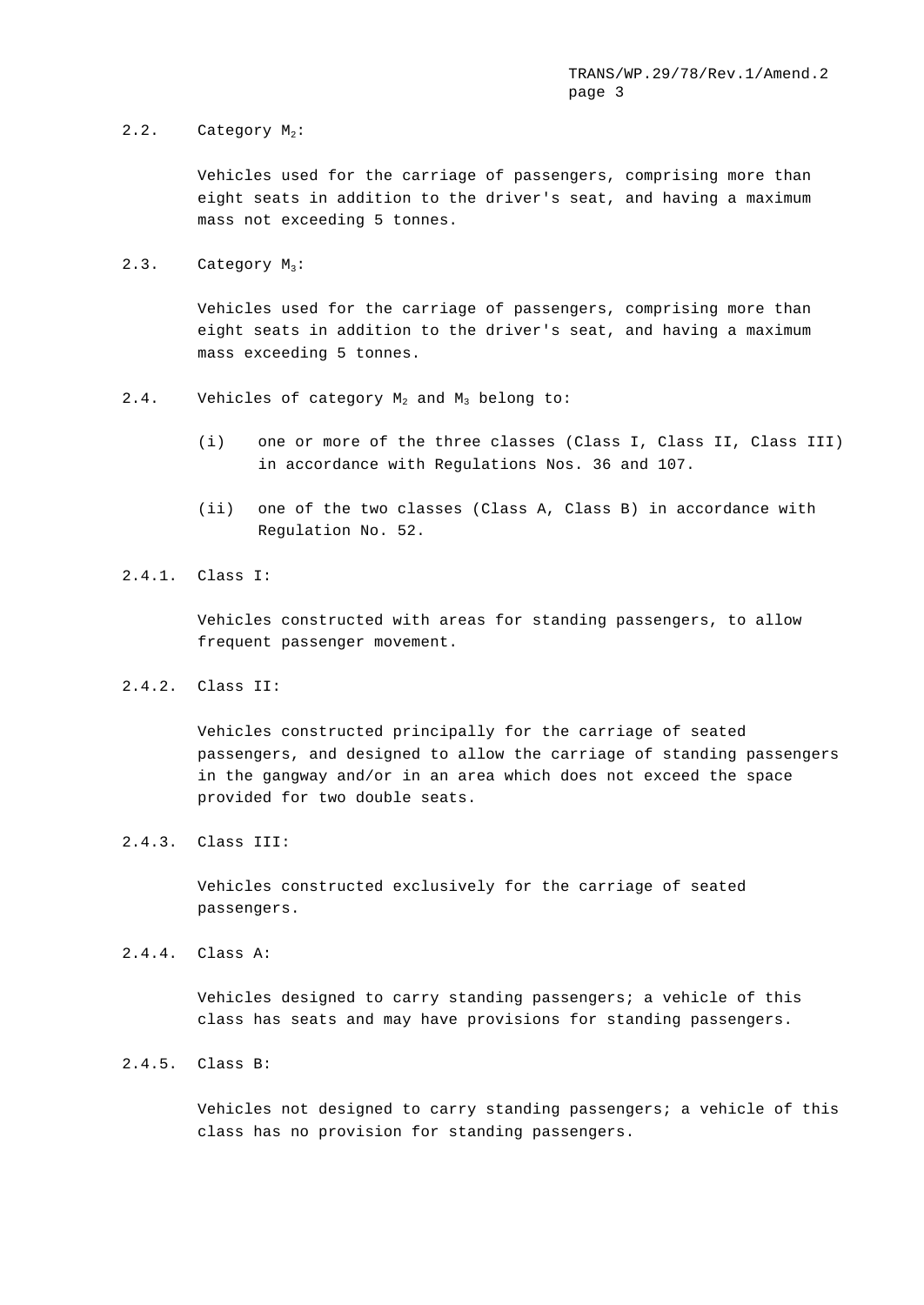#### 2.5. Remarks.

- 2.5.1. "Articulated bus or coach" is a vehicle which consists of two or more rigid sections which articulate relative to one another; the passengers compartments of each section intercommunicate so that passengers can move freely between them; the rigid sections are permanently connected so that they can only be separated by an operation involving facilities which are normally only found in a workshop.
- 2.5.2. Articulated buses or coaches comprising two ore more non-separable but articulated units shall be considered as single vehicles.
- 2.5.3. In the case of a towing vehicle designed to be coupled to a semitrailer (tractor for semitrailer), the mass to be considered for classifying the vehicle is the mass of the tractor vehicle in running trim, increased by the mass corresponding to the maximum static vertical load transferred to the tractor vehicle by the semitrailer and, where applicable, by the maximum mass of the tractor vehicle's own load.
- 2.5.4. "Mass of a vehicle in running order" means the mass of an unladen vehicle with bodywork, and with coupling device in the case of a towing vehicle, or the mass of the chassis with cab if the manufacturer does not fit the bodywork and/or coupling device, including coolant, oils, 90 per cent of fuel, 100 per cent of other liquids except used waters, tools, spare wheel, driver (75 kg) and, for buses and coaches, the mass of the crew member (75 kg) if there is a crew seat in the vehicle.
- 3. CATEGORY N POWER-DRIVEN VEHICLES HAVING AT LEAST FOUR WHEELS AND USED FOR THE CARRIAGE OF GOODS
- $3.1.$  Category  $N_1$ :

Vehicles used for the carriage of goods and having a maximum mass not exceeding 3.5 tonnes.

3.2. Category  $N_2$ :

Vehicles used for the carriage of goods and having a maximum mass exceeding 3.5 tonnes but not exceeding 12 tonnes.

3.3. Category  $N_3$ :

Vehicles used for the carriage of goods and having a maximum mass exceeding 12 tonnes.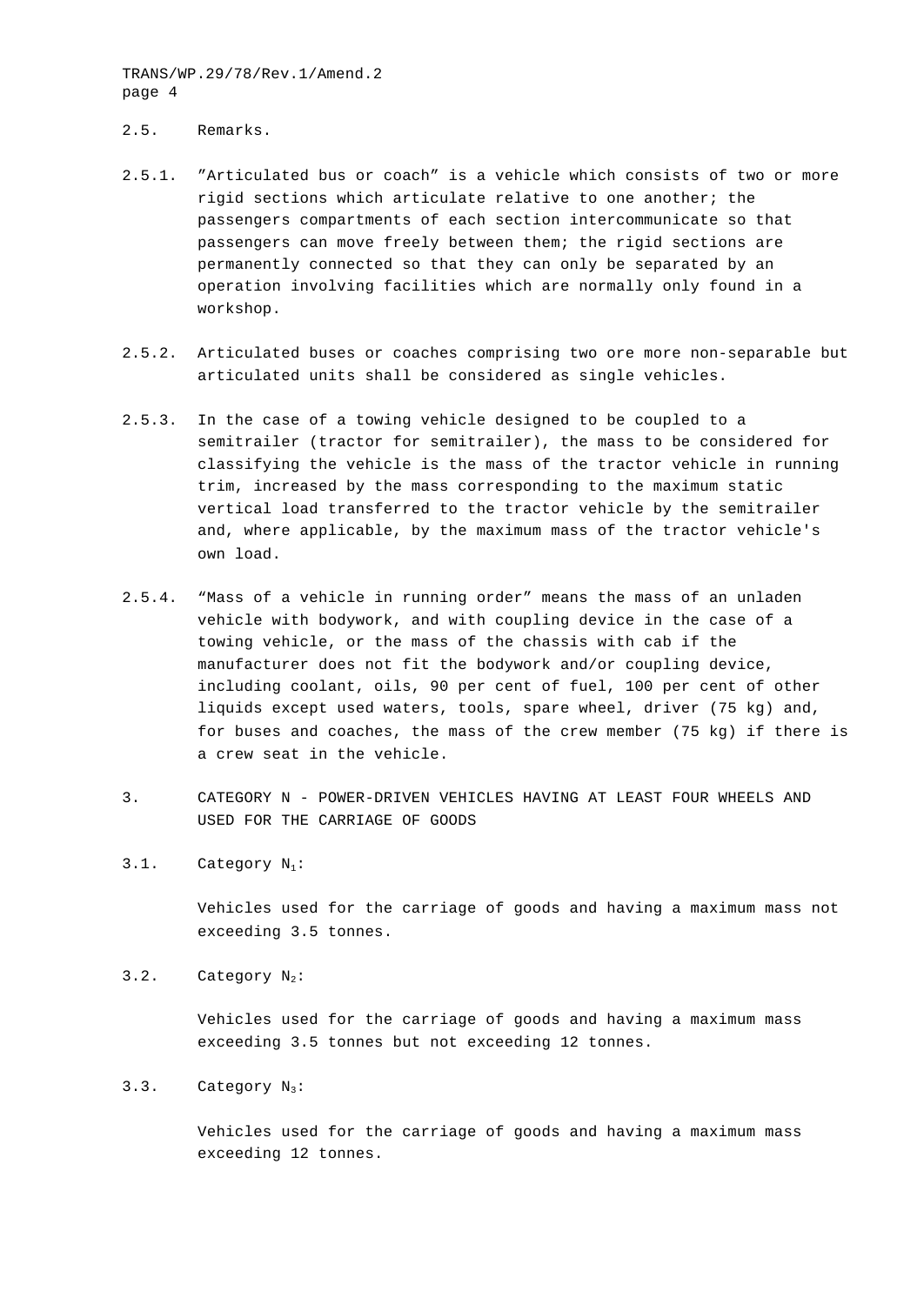#### 3.4. Remarks

- 3.4.1. In the case of a towing vehicle designed to be coupled to a semitrailer (tractor for semitrailer), the mass to be considered for classifying the vehicle is the mass of the tractor vehicle in running trim, increased by the mass corresponding to the maximum static vertical load transferred to the tractor vehicle by the semitrailer and, where applicable, by the maximum mass of the tractor vehicle's own load.
- 3.4.2. The equipment and installations carried on certain special purpose vehicles (crane vehicles, workshop vehicles, publicity vehicles, etc.) are regarded as being equivalent to goods.
- 4. CATEGORY O TRAILERS (INCLUDING SEMITRAILERS)
- 4.1. Category  $O_1$ :

Trailers with a maximum mass not exceeding 0.75 tonnes.

4.2. Category  $O_2$ :

Trailers with a maximum mass exceeding 0.75 tonnes, but not exceeding 3.5 tonnes.

4.3. Category O<sub>3</sub>:

Trailers with a maximum mass exceeding 3.5 tonnes, but not exceeding 10 tonnes.

4.4. Category O4:

Trailers with a maximum mass exceeding 10 tonnes.

- 4.5. Furthermore, trailers of categories  $O_2$ ,  $O_3$  end  $O_4$  are of one of the three following types:
- 4.5.1. 'Semitrailer':

A towed vehicle, in which the axle(s) is (are) positioned behind the centre of gravity of the vehicle (when uniformly loaded), and which is equipped with a connecting device permitting horizontal and vertical forces to be transmitted to the towing vehicle. One or more of the axles may be driven by the towing vehicle.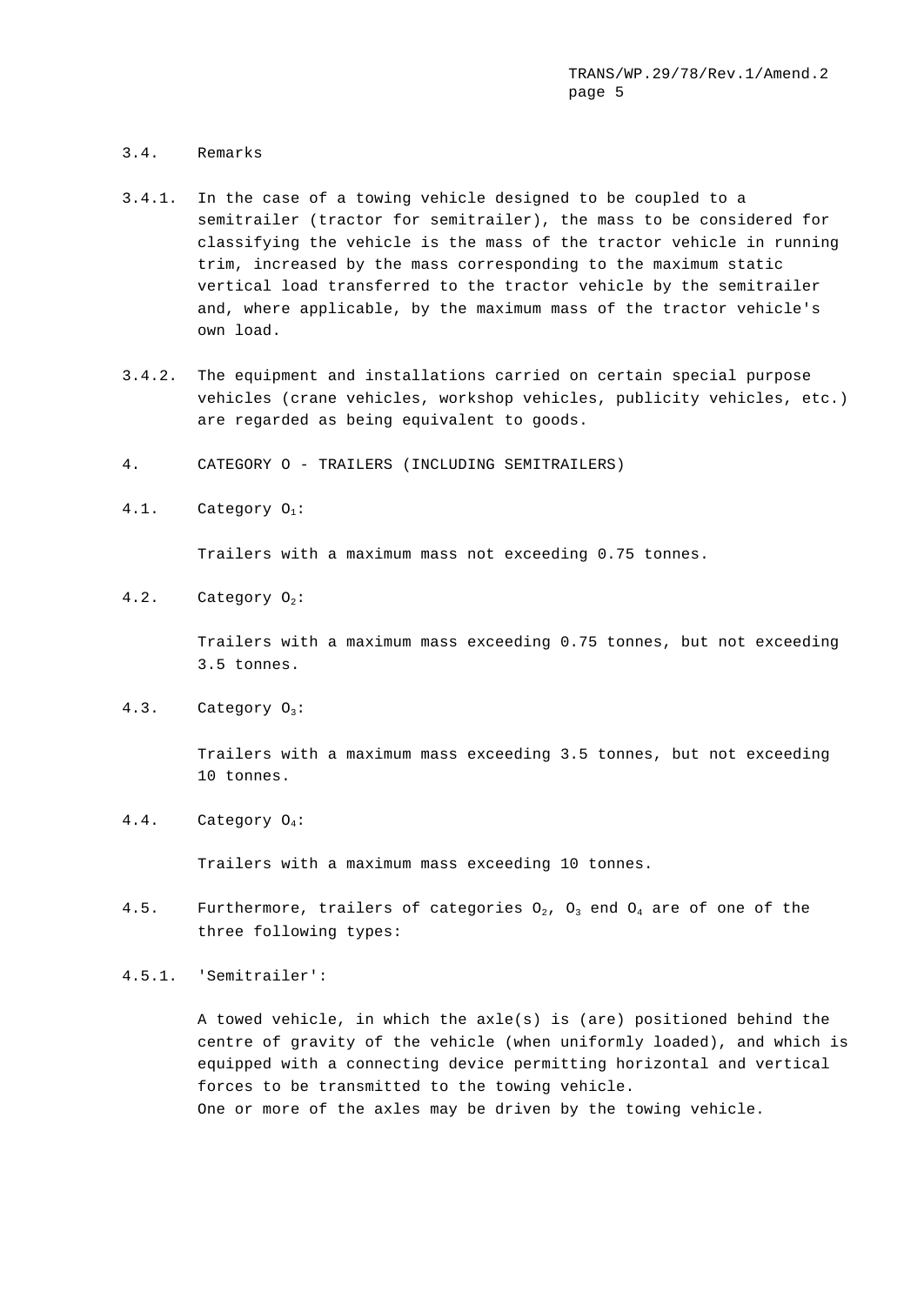#### 4.5.2. 'Full trailer':

A towed vehicle having at least two axles, and equipped with a towing device which can move vertically (in relation to the trailer) and controls the direction of the front axle(s), but which transmits no significant static load to the towing vehicle. One or more of the axles may be driven by the towing vehicle.

4.5.3. 'Centre-axle trailer':

A towed vehicle, equipped with a towing device which cannot move vertically (in relation to the trailer) and in which the axle(s) is (are) positioned close to the centre of gravity of the vehicle (when uniformly loaded) such that only a small static vertical load, not exceeding 10 per cent of that corresponding to the maximum mass of the trailer or a load of 1,000 daN (whichever is the lesser) is transmitted to the towing vehicle. One or more of the axles may be driven by the towing vehicle.

### 4.6. Remark.

In the case of a semitrailer or centre-axle trailer, the maximum mass to be considered for classifying the trailer corresponds to the static vertical load transmitted to the ground by the axle or axles of the semitrailer or centre-axle trailer when coupled to the towing vehicle and carrying its maximum load.

5. Special purpose vehicle:

A vehicle of category M, N or O for conveying passengers or goods and for performing a special function for which special body arrangements and/or equipment are necessary.

#### 5.1. Motor caravan:

A special purpose  $M_1$  category vehicle constructed to include accommodation space which contains at least the following equipment:

(i) seats and table (ii) sleeping accommodation which may be converted from the seats (iii) cooking facilities, and (iv) storage facilities

This equipment shall be rigidly fixed to the living compartment; however, the table may be designed to be easily removable.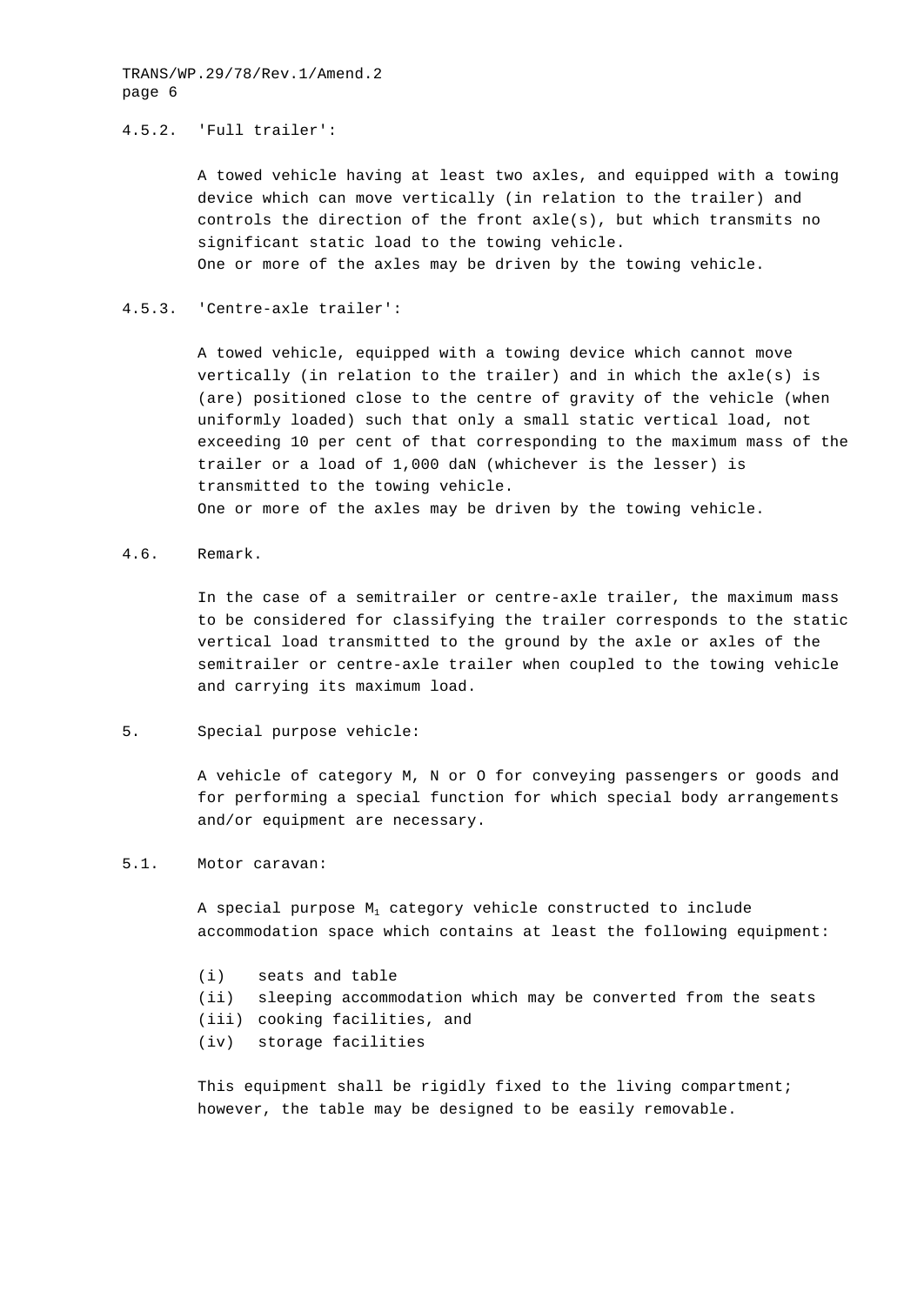#### 5.2. Armoured vehicle:

Vehicle intended for the protection of conveyed passengers and/or goods and complying with armour plating anti-bullet requirements.

#### 5.3. Ambulance:

Motor vehicle of category M intended for the transport of sick or injured people and having special equipment for such purpose.

#### 5.4. Hearse:

Motor vehicle intended for the transport of deceased people and having special equipment for such purpose.

6. CATEGORY T - AGRICULTURAL AND FORESTRY TRACTORS

'Agricultural and forestry tractor':

A power-driven vehicle, either wheeled or tracklaying, which has at least two-axles, whose function depends essentially on its tractive power, and which is specially designed to pull, push, carry or actuate certain implements, machines or trailers intended for use in agriculture or forestry. Such a tractor may be arranged to carry a load and attendants.

- 7. CATEGORY G OFF-ROAD VEHICLES
- 7.1. Definition.

Off-road vehicles are considered to be the vehicles of categories M and N satisfying the requirements of this paragraph, checked under the conditions indicated in paragraphs 6.2. and 6.3.

7.1.1. Vehicles in category  $N_1$  with a maximum mass not exceeding 2 tonnes and vehicles in category  $M_1$  are considered to be off-road vehicles if they have:

> at least one front axle and at least one rear axle designed to be driven simultaneously including vehicles where the drive to one axle can be disengaged;

at least one differential locking mechanism or at least one mechanism having a similar effect and

if they can climb a 30 per cent gradient calculated for a solo vehicle.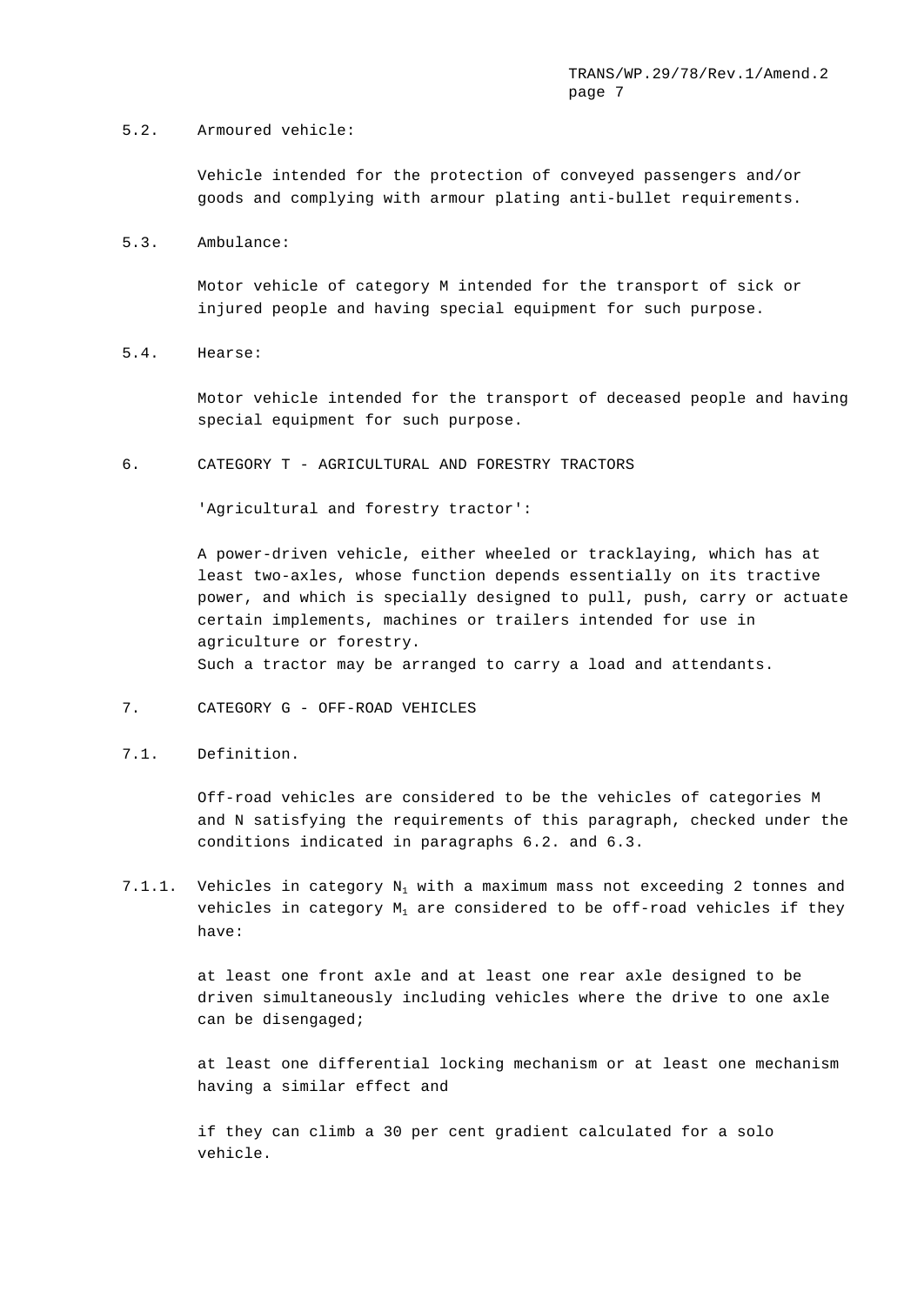> In addition, they must satisfy a least five of the following six requirements:

the approach angle must be at least 25E; the departure angle must be at least 20E; the ramp angle must be at least 20E; the ground clearance under the front axle must be at least 180 mm; the ground clearance under the rear axle must be at least 180 mm; the ground clearance between the axles must be at least 200 mm.

7.1.2. Vehicles in category  $N_1$  with a maximum mass exceeding 2 tonnes or in category  $N_2$ ,  $M_2$  or  $M_3$  with a maximum mass not exceeding 12 tonnes are considered to be off-road vehicles either if all their wheels are designed to be driven simultaneously, including vehicles where the drive to one axle can be disengaged, or if the following three requirements are satisfied:

> at least one front axle and at least one rear axle are designed to be driven simultaneously, including vehicles where the drive to one axle can be disengaged;

there is at least one differential locking mechanism or at least one mechanism having a similar effect;

they can climb a 25 per cent gradient calculated for a solo vehicle.

7.1.3. Vehicles in category  $M_3$  with a maximum mass exceeding 12 tonnes or in category  $N_3$  are considered to be off-road either if the wheels are designed to be driven simultaneously, including vehicles where the drive to one axle can be disengaged, or if the following requirements are satisfied:

at least half the wheels are driven;

there is at least one differential locking mechanism or at least one mechanism having a similar effect;

they can climb a 25 per cent gradient calculated for a solo vehicle;

at least four of the following six requirements are satisfied:

the approach angle must be at least 25E; the departure angle must be at least 25E; the ramp angle must be at least 25E; the ground clearance under the front axle must be at least 250 mm; the ground clearance between the axles must be at least 300 mm; the ground clearance under the rear axle must be at least 250 mm.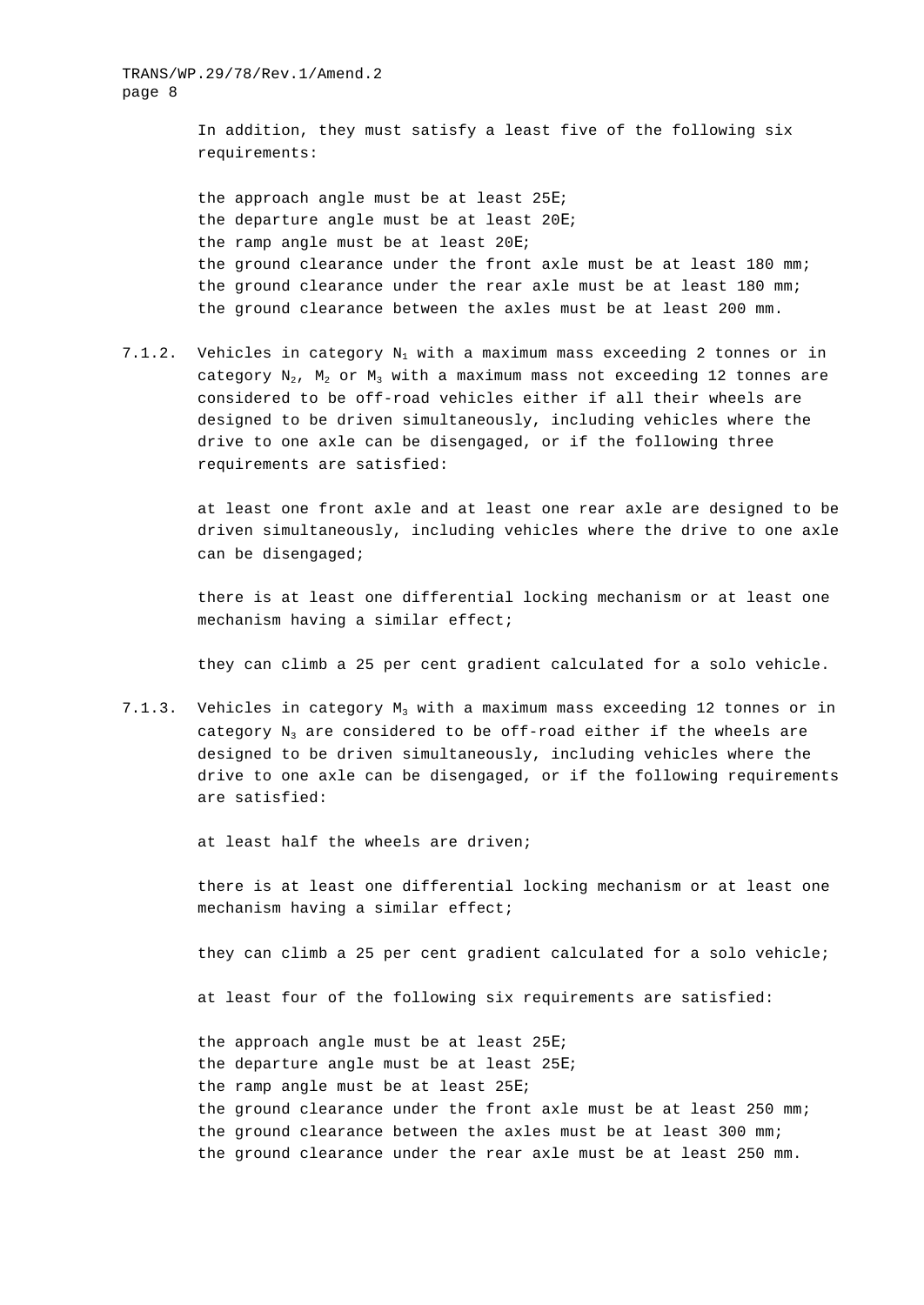- 7.2. Load and checking conditions.
- 7.2.1. Vehicles in category  $N_1$  with a maximum mass not exceeding two tonnes and vehicles in category  $M_1$  must be in running order, namely with coolant fluid, lubricants, fuel, tools, spare-wheel and a driver considered to weigh a standard 75 kilograms.
- 7.2.2. Power-driven vehicles other than those referred to in paragraph 6.2.1. must be loaded to the technically permissible maximum mass stated by the manufacturer.
- 7.2.3. The ability to climb the required gradients (25 per cent and 30 per cent) is verified by simple calculation. In exceptional cases, however, the technical services may ask for a vehicle of the type concerned to be submitted to it for an actual test.
- 7.2.4. When measuring front and rear incidence angles and ramp angles, no account is taken of underrun protective devices.
- 7.3. Definitions and sketches of front and rear incidence angles, ramp angle and ground clearance.
- 7.3.1. 'Approach angle' see Standard ISO 612:1978, term No. 6.10.



7.3.2. 'Departure angle' - see Standard ISO 612:1978, term No. 6.11.



7.3.3. 'Ramp angle' - see Standard ISO 612:1978, term No. 6.9.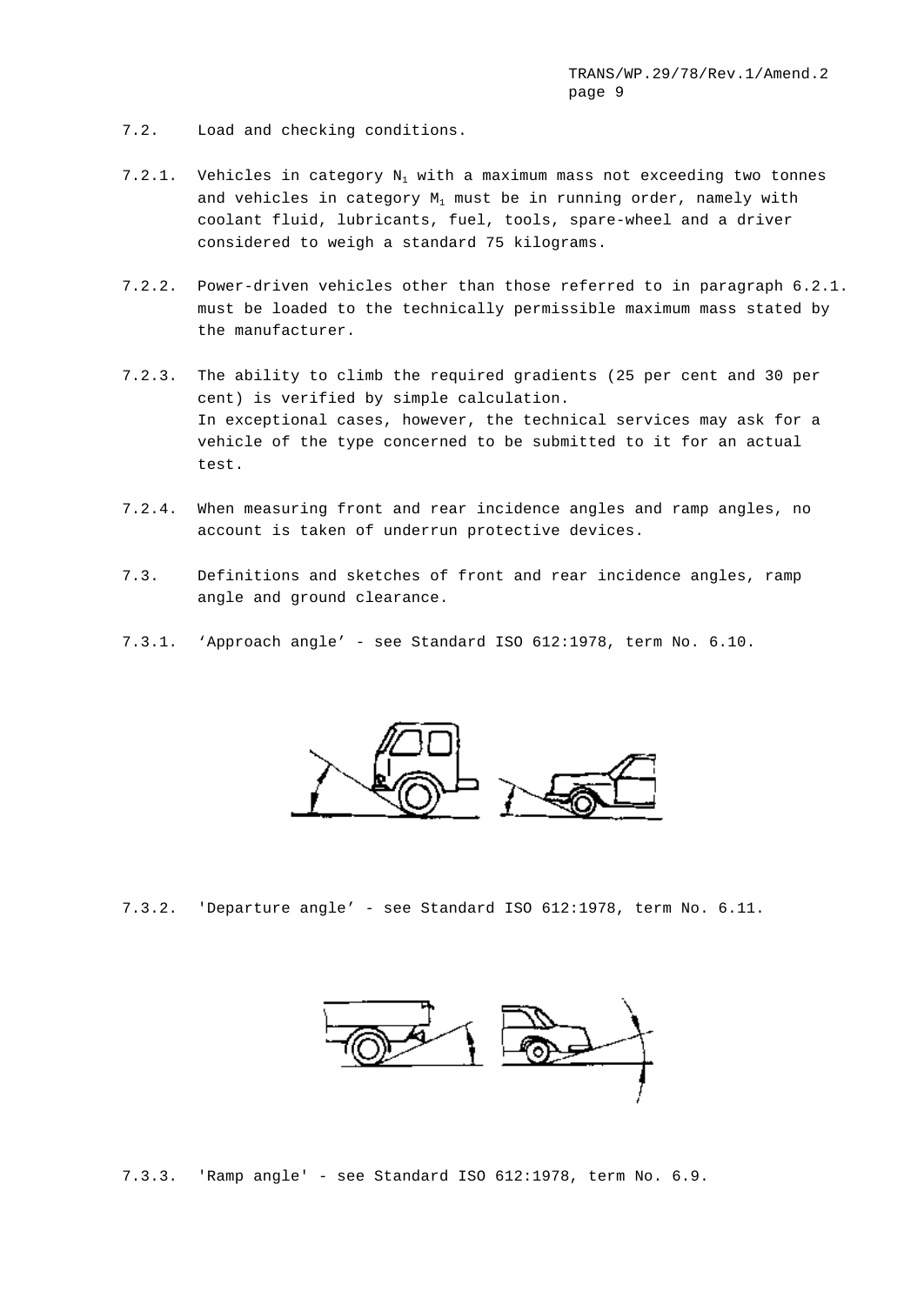

7.3.4. "Ground clearance between the axles" means the shortest distance between the ground plane and the lowest fixed point of the vehicle. Multi-axle bogies are considered to be a single axle.



7.3.5. "Ground clearance beneath one axle" means the distance beneath the highest point of the arc of a circle passing through the centre of the tyre footprint of the wheels on one axle (the inner wheels in the case of twin tyres) and touching the lowest fixed point of the vehicle between the wheels.

> No rigid part of the vehicle may project into the shaded area of the diagram.

Where appropriate, the ground clearance of several axles is indicated in accordance with their arrangement, for example 280/250/250.

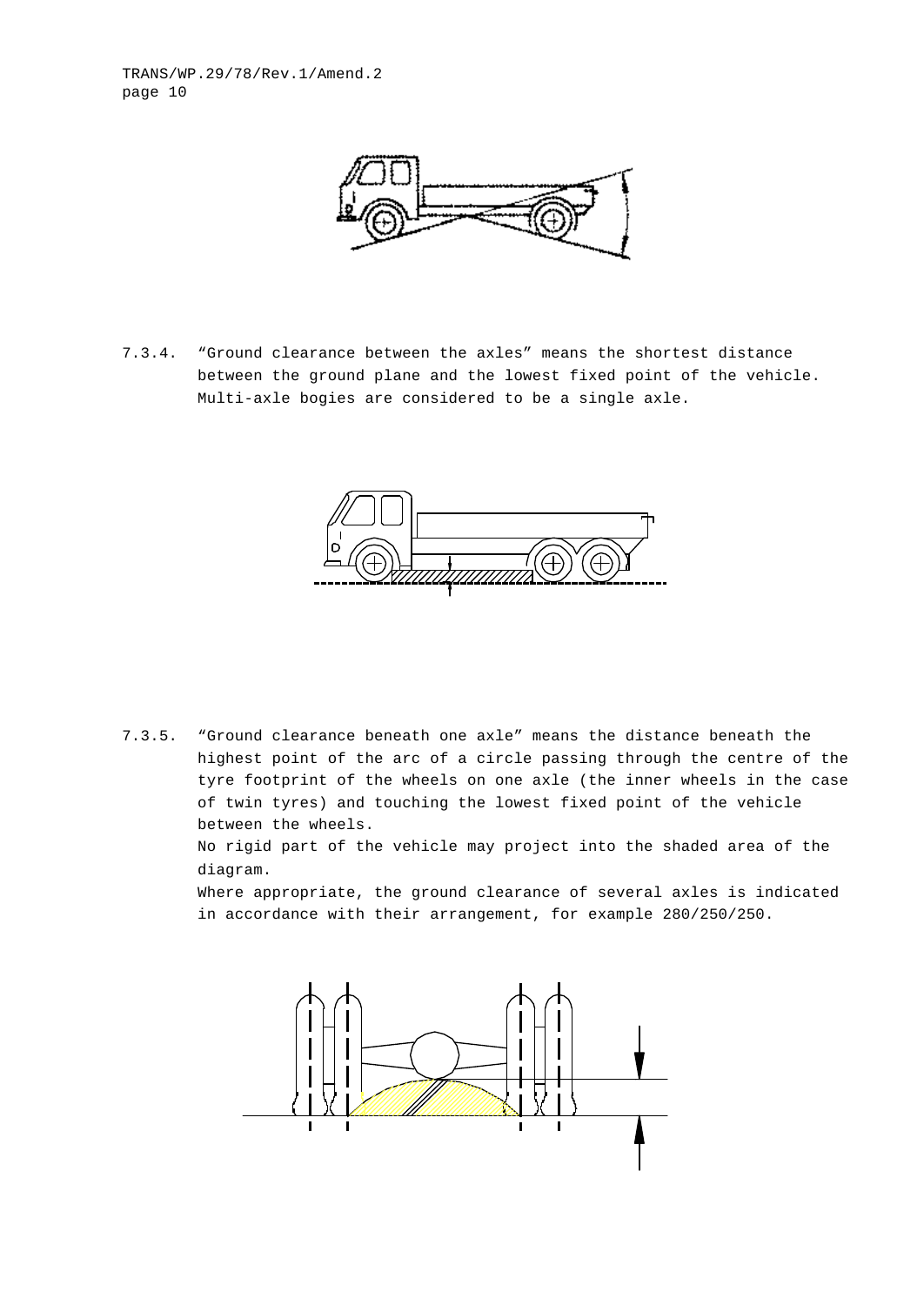7.4. Combined designation.

Symbols M and N may be combined with symbol G. For example, a vehicle of category  $N_1$  which is suited for off-road use may be designated as  $N_1G$ .

8. DEFINITION OF TYPE OF BODYWORK (only for complete/completed vehicles)

The type of bodywork may be indicated by the following codification:

8.1. Passenger cars  $(M_1)$ 

AA Saloon: Standard ISO 3833:1977, term No. 3.1.1.1., but including also vehicles with more than 4 side windows.

AB Hatchback: Saloon (AA) with a hatch at the rear end of the vehicle.

AC Station Wagon (Estate car): Standard ISO 3833:1977, term No. 3.1.1.4.

AD Coupé: Standard ISO 3833:1977, term No. 3.1.1.5.

AE Convertible: Standard ISO 3833:1977, term No. 3.1.1.6.

AF Multi-purpose vehicle: Motor vehicle other than those mentioned in AA to AC intended for carrying passengers and their luggage or goods, in a single compartment. However, if such a vehicle meets both of the following conditions it is not considered to be a vehicle of category  $M_1$ :

- 1. The number of seating positions, excluding the driver, is not more than 6.
- 1.1. A "seating position" shall be regarded as existing if the vehicle is provided with "accessible" seat anchorages.
- 1.1.1. "Accessible" shall mean those anchorages which can be used. In order to prevent anchorages being "accessible", the manufacturer shall physically obstruct their use, for example by welding over cover plates or by fitting similar permanent fixtures which cannot be removed by use of normally available tools.